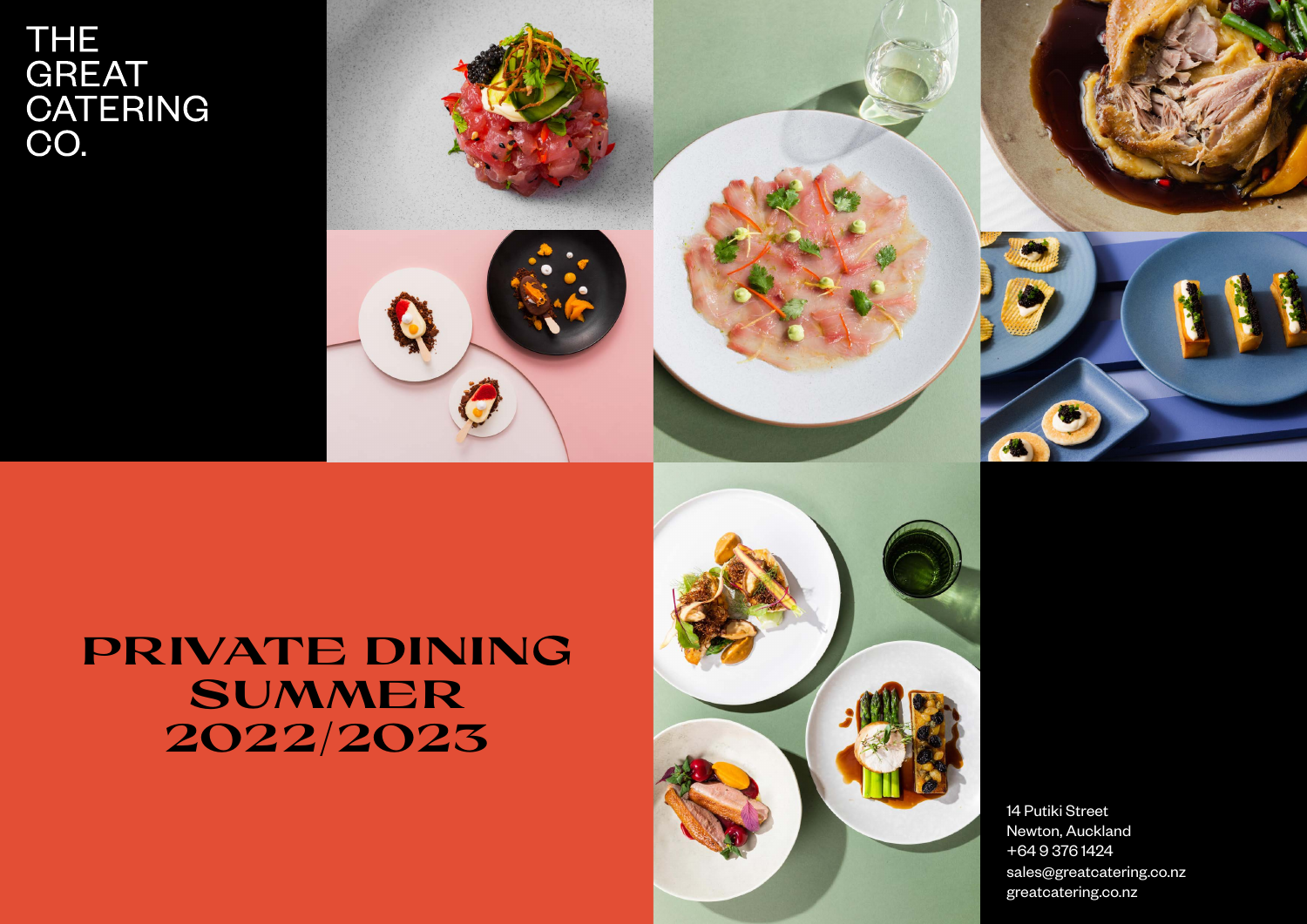# Private Dining: Formal Lunch/Dinner

| <b>BREADS</b> | 'Daily Bread' Rosemary and Sea Salt Focaccia<br>w/ Extra Virgin Olive Oil<br>Gluten Free bread available on request |
|---------------|---------------------------------------------------------------------------------------------------------------------|
|               |                                                                                                                     |
| ENTRÉES       | Tuna tartare, chilli, ginger, sesame, tostada chips                                                                 |
|               | Kingfish ceviche, avocado wasabi puree, chilli and lime                                                             |
|               | Beetroot and gin cured Salmon, pea and dill mousse,<br>beetroot gel, horseradish                                    |
|               | Te Mana Lamb, charred eggplant puree, minted labneh,<br>toasted hazelnuts and pomegranate                           |
|               | Eye Fillet Beef tataki, miso, spring onion, yuzu sesame<br>dressing                                                 |
|               | Marinated Burrata, stone fruit, bitter leaves, white<br>balsamic, walnut sourdough (V)                              |
|               | Teriyaki glazed tofu, pickled cucumber, wakame, ginger,<br>chilli, sesame dressing (VE)                             |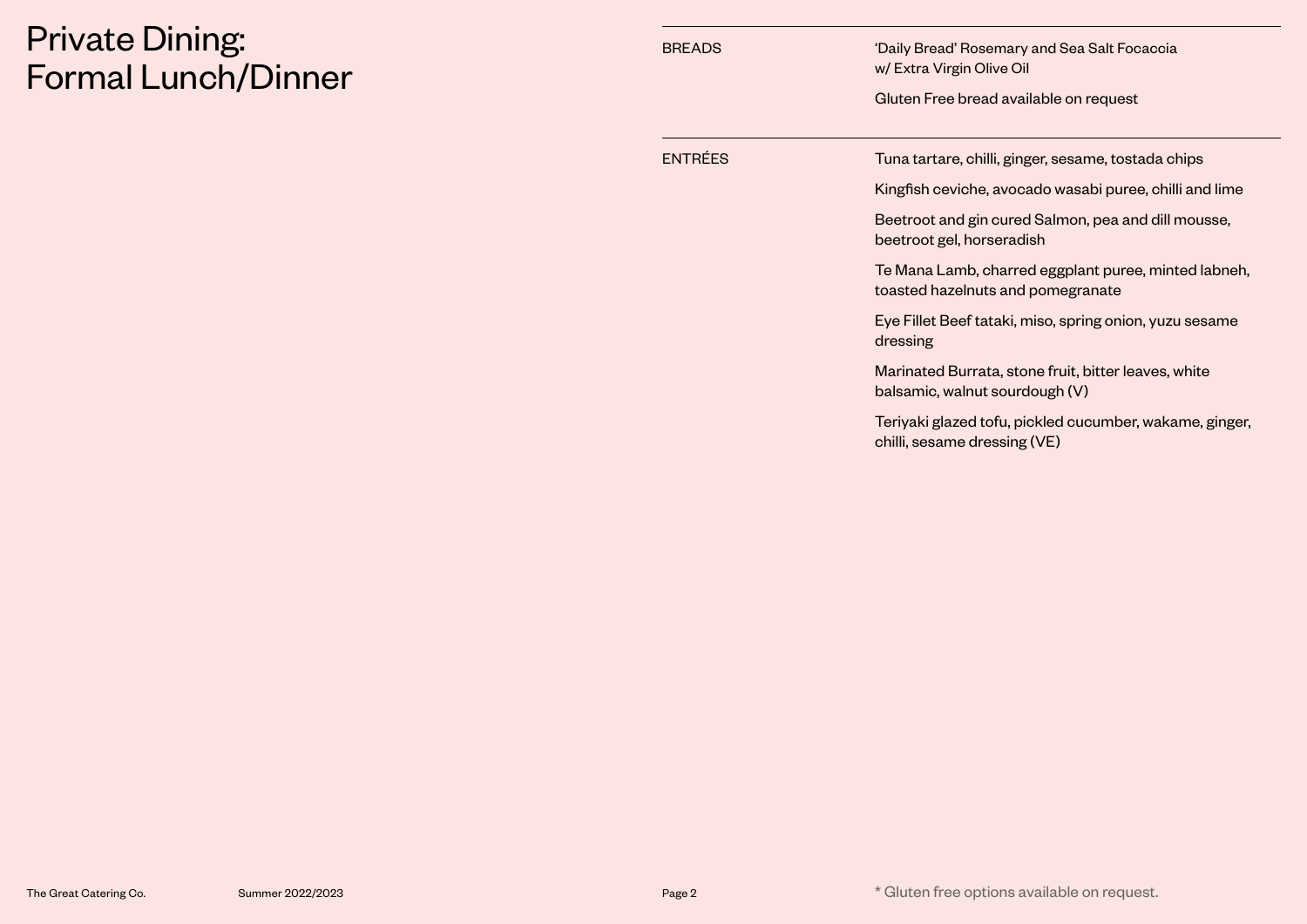# Private Dining: Formal Lunch/Dinner

| MAINS   | Pan seared Salmon, pumpkin gnocchi, charred<br>asparagus, dill beurre blanc                                       |
|---------|-------------------------------------------------------------------------------------------------------------------|
|         | Pan fried Hapuka, cauliflower puree, seasonal greens,<br>herb and caper butter                                    |
|         | Chicken Ballotine, seasonal greens, Potato Gratin, Pedro<br>Ximenez Grapes, thyme jus                             |
|         | Seared Beef Fillet, potato stack, asparagus, broccolini<br>and goji berry jus                                     |
|         | Lamb cutlet, crispy lamb belly, pickled cucumber,<br>crushed new potatoes, pea, asparagus and broad bean<br>salad |
|         | Five spiced Duck Breast, whipped Kumara, beetroot<br>leaves, confit duck croquette and cherry plum glaze          |
|         | Mediterranean pithivier, seasonal vegetables and<br>roasted red pepper sauce (V)                                  |
|         | Cauliflower risotto, wild mushroom, broad bean,<br>crispy kale, lemon avocado oil (V)                             |
| DESSERT | Lemon tart, summer berries, crème fraiche and mint                                                                |
|         | Apple tart, cinnamon dust and crème fraiche                                                                       |
|         | Chocolate tart, citrus, mascarpone, summer fruits                                                                 |
|         | 'Mini Magnum', salted caramel, mandarin, and<br>honeycomb                                                         |
|         | Macerated summer berries w/ mascarpone and berry<br>syrup, coconut meringue shards                                |
|         | Matcha Mousse, mango sorbet and lemon pearls (VE)                                                                 |
|         | Strawberries, crème fraiche, vanilla bean ice cream, mint                                                         |
|         | *(seasonal availability)                                                                                          |
|         |                                                                                                                   |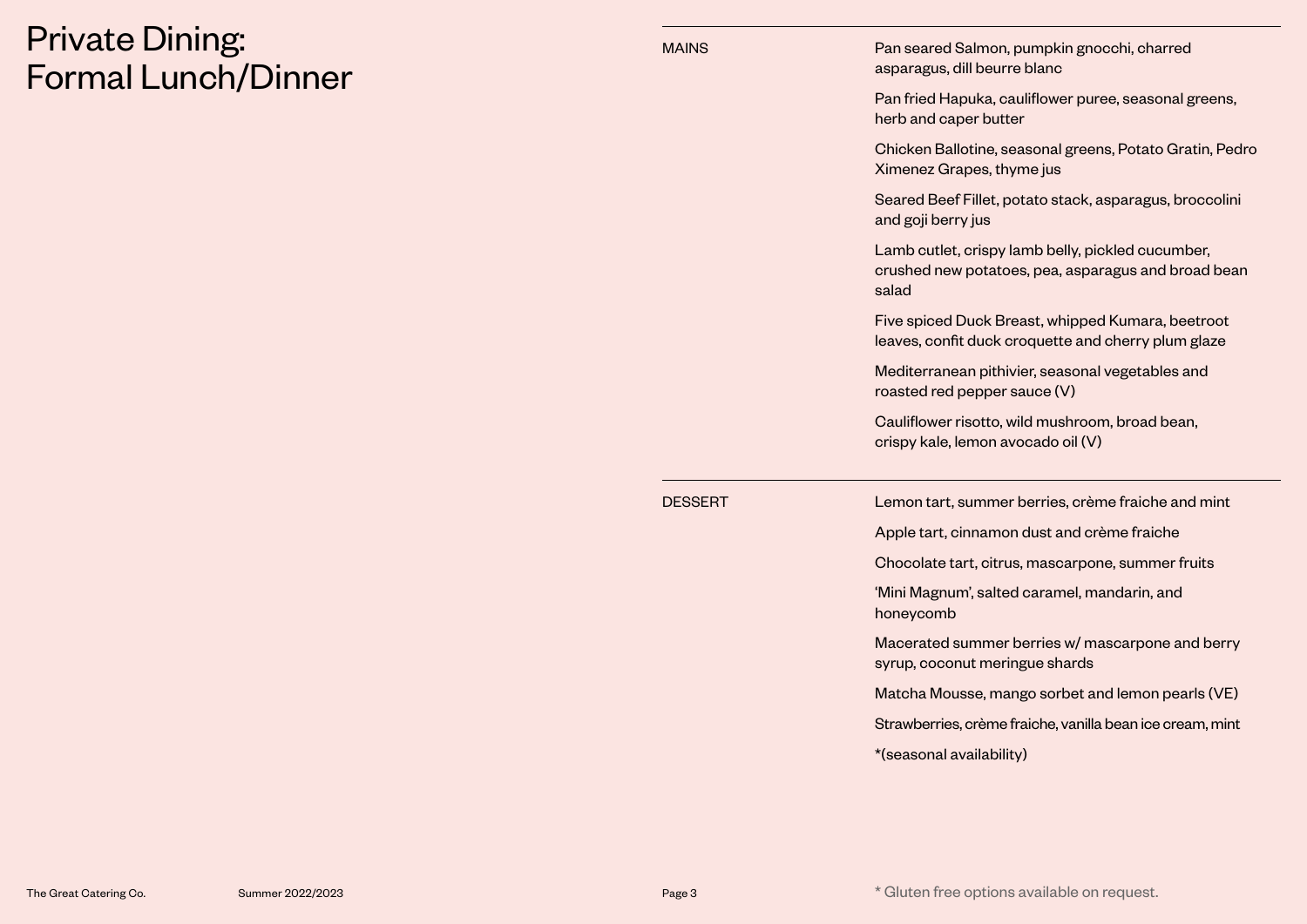#### Private Dining: Banquet Lunch / Dinner (150pax plus)

| <b>BREADS</b>  | A selection of artisan breads and house smoked butter<br>GF bread available on request    |
|----------------|-------------------------------------------------------------------------------------------|
| <b>ENTREES</b> | Beetroot cured salmon, horseradish, citrus,<br>fennel and broad beans                     |
|                | Trevally crudo w/ avocado wasabi puree, chilli<br>and lime                                |
|                | Te Mana Lamb, charred eggplant puree, minted<br>labneh, toasted hazelnuts and pomegranate |
|                | Five spice smoked duck breast, pumpkin puree,<br>pomegranate, goat cheese                 |
|                | Trio of beets, whipped goat cheese, candied walnuts,<br>vincotto and citrus EVO (V)       |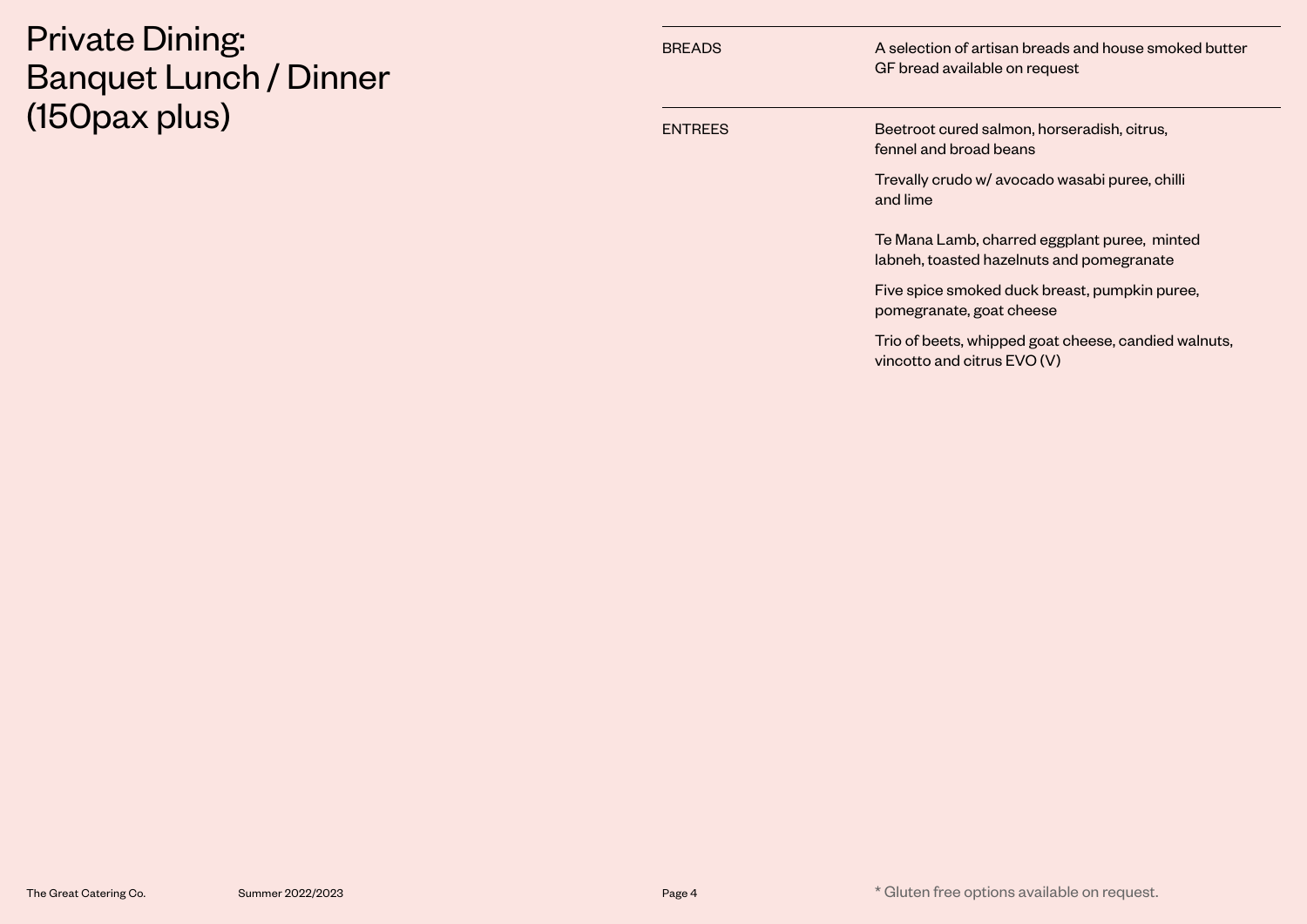#### Private Dining: Banquet Lunch / Dinner (150pax plus)

| <b>MAINS</b> | Pan seared Akaroa salmon, sauté potato, garden peas<br>and beans, lemon and EVO                 |
|--------------|-------------------------------------------------------------------------------------------------|
|              | Line caught market fish, potato gnocchi, baby spring<br>vegetables, yuzu dressing               |
|              | Hawkes Bay Lamb rump, seasonal greens, potato<br>stack, celeriac rémoulade, red wine jus        |
|              | Chicken Ballotine, seasonal greens, potato gratin,<br>Pedro Ximenez Grapes, thyme jus           |
|              | Master stock braised beef brisket, dauphinoise potato,<br>seasonal greens and beef reduction    |
|              | Cauliflower risotto, wild mushroom, broad bean,<br>manchego, crispy kale, lemon avocado oil (V) |
| DESSERT      | Lemon tart, summer berries, crème fraiche and mint                                              |
|              | Chocolate tart, citrus, mascarpone, summer fruits                                               |
|              | Macerated summer berries w/ mascarpone and berry<br>syrup coconut meringue shards               |
|              | A selection of Petit fours and Truffles                                                         |
|              |                                                                                                 |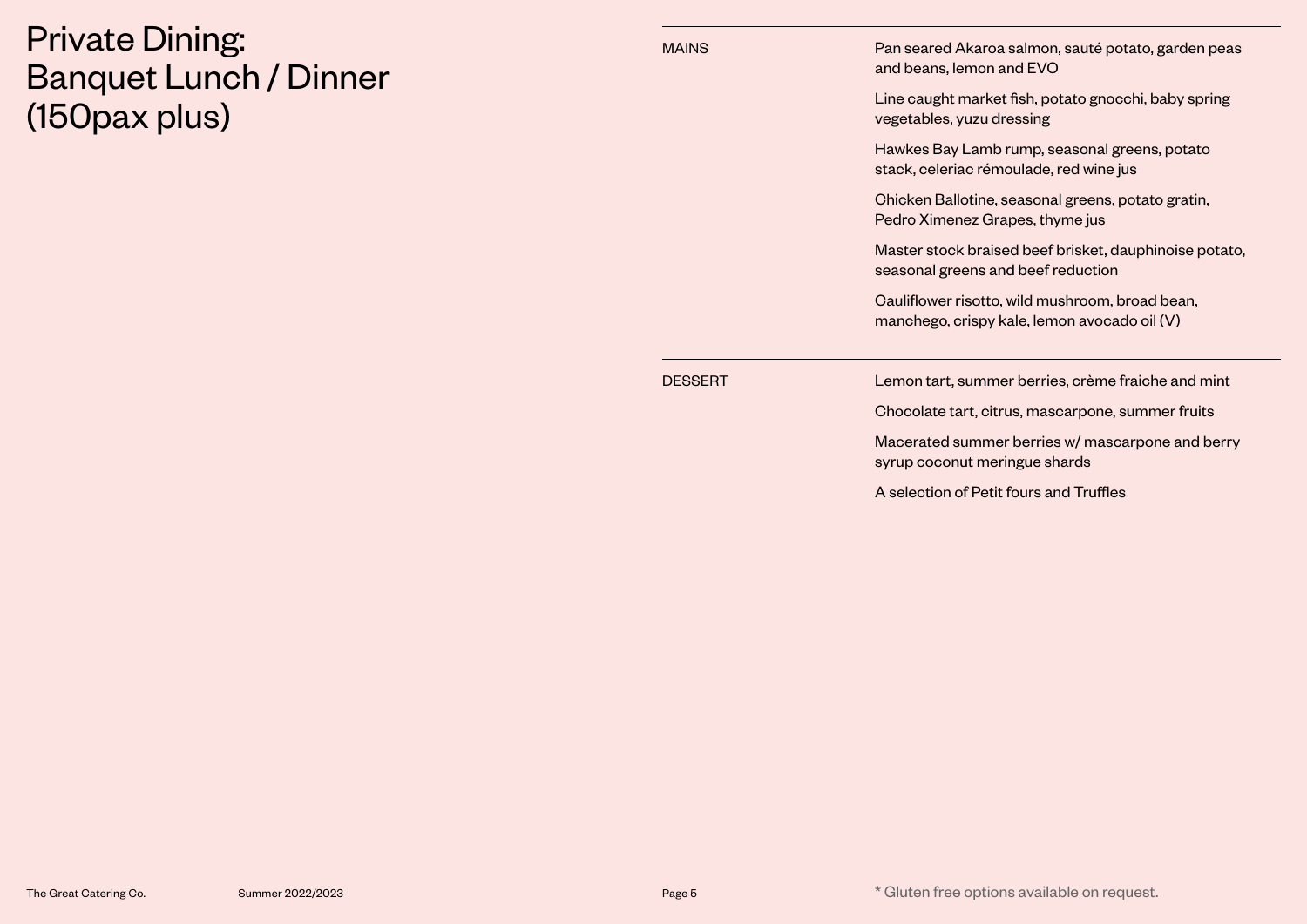## Private Dining: Shared Table Buffet Service

| <b>BREADS</b>  | 'Daily Bread' Rosemary and Sea Salt Focaccia w/<br>Extra Virgin Olive Oil     |
|----------------|-------------------------------------------------------------------------------|
| <b>PROTEIN</b> | Whole Smoked Akaroa Salmon Fillet, maple Glaze<br>and fennel                  |
|                | Chargrilled chermoula spiced trevally w/ fresh lemon<br>and EVO               |
|                | Slow roasted lamb shoulder, feta, pomegranate,<br>mint yoghurt                |
|                | Marinated Bostock Chicken thighs, cumin and smoked<br>paprika w/ roast garlic |
|                | Greek style whole roasted chicken w/ preserved lemon<br>and Kalamata olives   |
|                | Master stock braised pork belly w/ five spice reduction<br>and crackling      |
|                | Rare roast beef sirloin, horseradish crème,<br>hauraki sea salt               |
|                | House smoked beef brisket w/ spanish onion,<br>balsamic jus                   |
|                | Duck confit w/ sour cherry glaze                                              |
|                | Sweetcorn gnocchi, peas, broad beans, parmigiano<br>reggiano (V)              |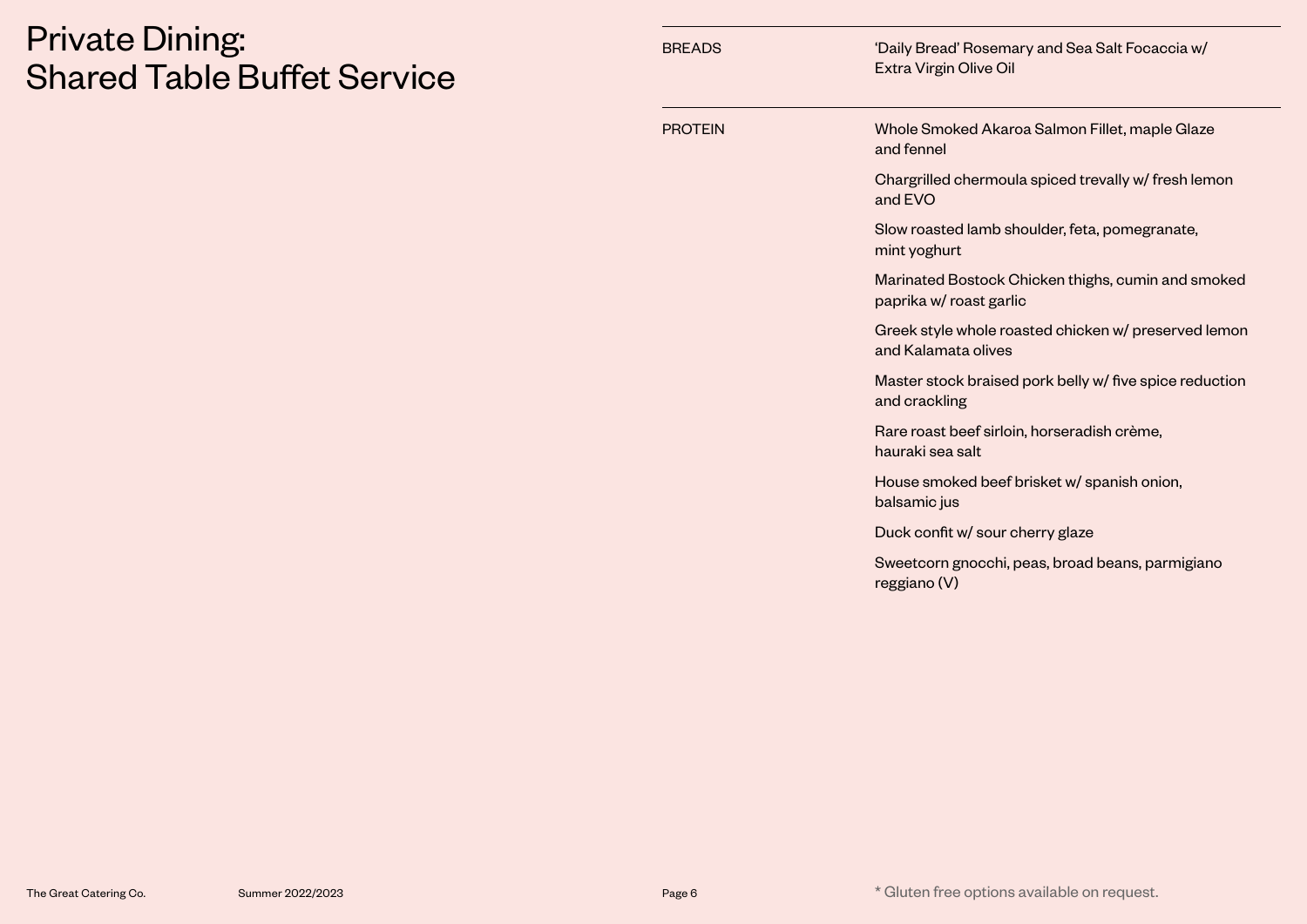#### Private Dining: Shared Table Buffet Service

| <b>SALADS</b> | Seasonal tomato salad, red onion, dijon and EVO                                        |
|---------------|----------------------------------------------------------------------------------------|
|               | Red and brown rice, quinoa salad w/ beans, kumara,<br>baby spinach and orange dressing |
|               | Baby Gems, honey mustard dressing, shaved manchego                                     |
|               | Green bean and peas w/ basil pesto, cracked pepper<br>and shaved parmesan              |
|               | Mixed summer leaves and avocado w/ chardonnay<br>vinegar dressing                      |
|               | Baby gourmet potato salad, spring onion, garlic,<br>soy mayo                           |
|               | Caesar salad w/ cos, crispy bacon, poached egg,<br>garlic croutons                     |
|               | Crunchy Japanese slaw w/ edamame & sesame                                              |
|               | ginger dressing                                                                        |
|               |                                                                                        |
| <b>SIDES</b>  | Roasted root veg w/ pesto and pumpkin seeds                                            |
|               | Duck Fat Potatoes w/ sea salt and rosemary                                             |
|               | Charred broccolini, green beans, flaked almonds,<br>citrus garlic dressing             |
|               | Steamed green seasonal vegetables, tarragon and<br>mustard dressing                    |
|               | Honey baked pumpkin w/ chilli and feta                                                 |
|               | Soba noodle, bok choy, shitake mushroom w/ spicy<br>garlic sesame dressing             |
|               | Saffron couscous w/ preserved lemon, parsley, fruits<br>and nuts                       |
|               | Dukkah roasted carrots w/ hummus                                                       |

Wok fried Asian greens, mushrooms, hoisin and ginger